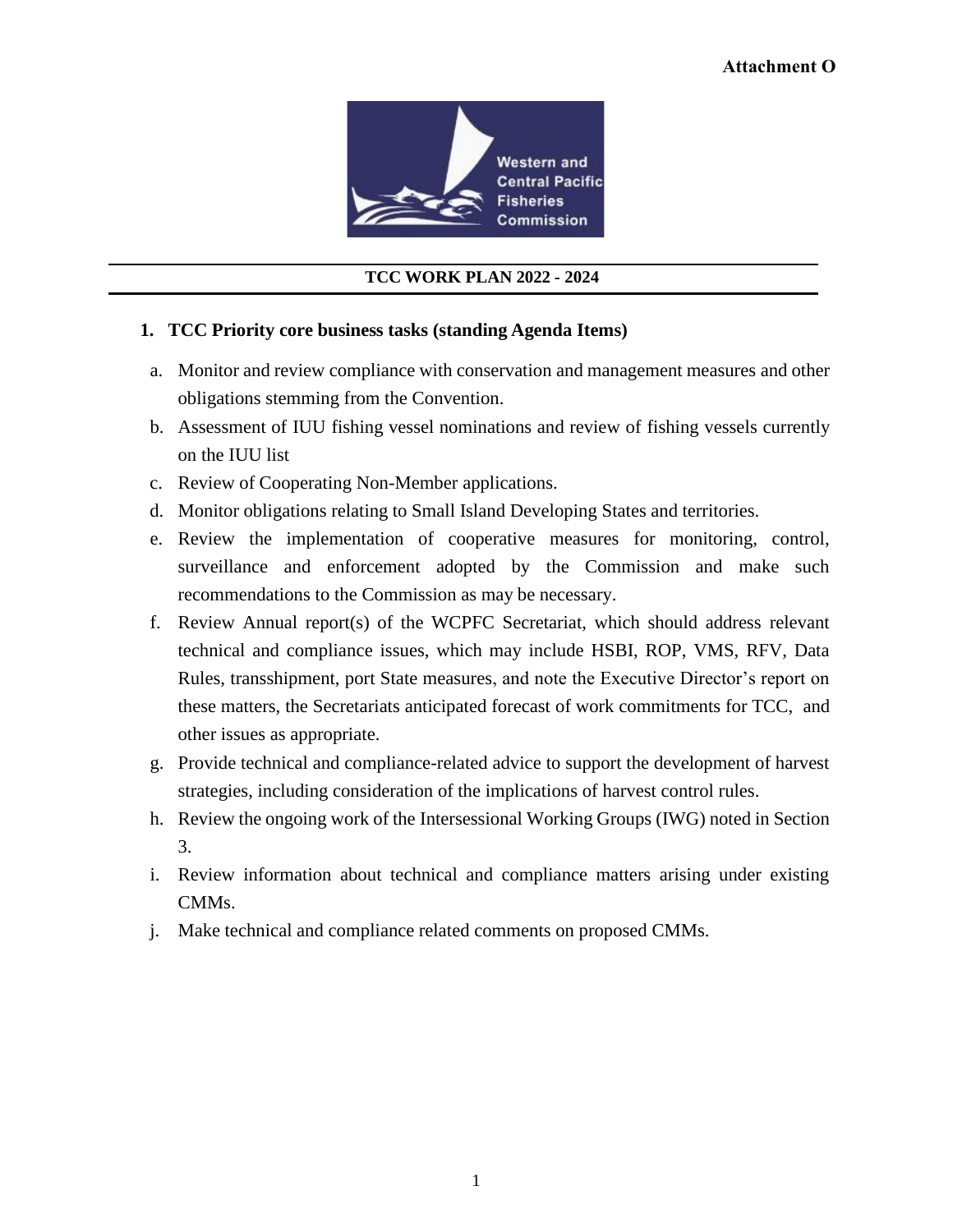## **2. TCC Priority project specific tasks**

| <b>Priority</b>                                                                                                                                                                                                                                                                                                                                                                                                                  | 2022                                                                                                                                                                                   | 2023                                                                          | 2024 | <b>Updates/Progress:</b>                                                                                                                                       |  |  |  |
|----------------------------------------------------------------------------------------------------------------------------------------------------------------------------------------------------------------------------------------------------------------------------------------------------------------------------------------------------------------------------------------------------------------------------------|----------------------------------------------------------------------------------------------------------------------------------------------------------------------------------------|-------------------------------------------------------------------------------|------|----------------------------------------------------------------------------------------------------------------------------------------------------------------|--|--|--|
| Article $14(1)(a)$ Priority tasks with respect to the provision of information, technical advice and recommendations                                                                                                                                                                                                                                                                                                             |                                                                                                                                                                                        |                                                                               |      |                                                                                                                                                                |  |  |  |
| a) Support building the capacity of SIDS, which may include:<br><i>i.</i> implement observer programs, including training and data management<br>ii. develop and implement MCS information management system (IMS) at a national level<br>iii. improve bycatch reporting<br>iv. set up a system or process for reports on transshipment activities and MTU inspections<br>v. implement minimum standards for Port State measures | Annual TCC Task.<br>Website to track Implementation of<br>Article 30 of the Convention is available<br>at:<br>https://www.wcpfc.int/implementation-<br>article-30-convention           |                                                                               |      |                                                                                                                                                                |  |  |  |
| <b>b</b> ) Review information about scientific data provision [TCC task]                                                                                                                                                                                                                                                                                                                                                         | Annual TCC task. Report reviewed<br>annually.                                                                                                                                          |                                                                               |      |                                                                                                                                                                |  |  |  |
| c) Analyze framework for the management and<br>control of chartered vessels to promote compliance<br>with CMMs, clarify flag and chartering CCM's<br>control of chartered vessels, and clarify attribution<br>of catch and effort [TCC task]                                                                                                                                                                                     | CMM 2019-08, Conservation and<br>Management Measure for Charter<br>Notification Scheme, shall expire on 28<br>February 2022 unless renewed by the<br>Commission (CMM 2019-08, para. 8) |                                                                               |      |                                                                                                                                                                |  |  |  |
| d) Develop information and advice to promote<br>compliance with the south Pacific albacore CMM<br>(2015-02 and successor measures) and improve its<br>effectiveness, including providing technical and<br>compliance advice for the development and<br>implementation of the south Pacific albacore<br>roadmap [TCC task]                                                                                                        | Provide advice on<br>relevant analyses<br>to inform the work<br>of the SPA IWG                                                                                                         | Provide advice on<br>key components of<br>a new south Pacific<br>albacore CMM |      | The most recent meeting of the South<br>Pacific Albacore Roadmap Working<br>Group was held in June 2021. All papers<br>are available on the meeting page here. |  |  |  |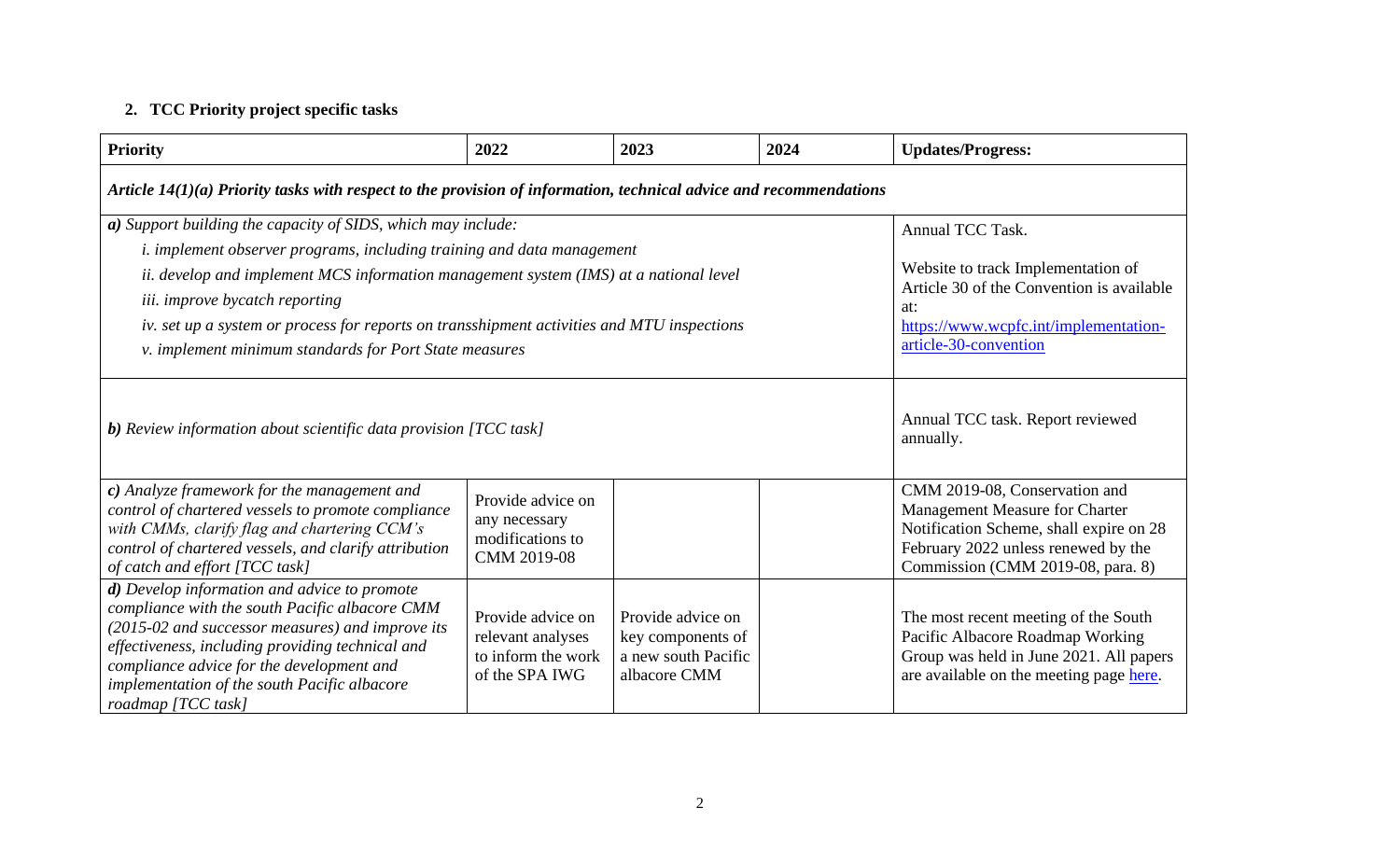| <b>Priority</b> |                                                                                                                     | 2022                                                                                                                                                                     | 2023                                                                                                                | 2024 | <b>Updates/Progress:</b>                                                                                                                                                                                                                                                                                                                                                                                                                                                                                                                |
|-----------------|---------------------------------------------------------------------------------------------------------------------|--------------------------------------------------------------------------------------------------------------------------------------------------------------------------|---------------------------------------------------------------------------------------------------------------------|------|-----------------------------------------------------------------------------------------------------------------------------------------------------------------------------------------------------------------------------------------------------------------------------------------------------------------------------------------------------------------------------------------------------------------------------------------------------------------------------------------------------------------------------------------|
|                 | e)Development and implementation of Commission<br>measures for crew safety [TCC task]                               | Provide advice on<br>intersessional work<br>to improve crew<br>safety, including<br>advice on the<br>development of a<br>draft conservation<br>and management<br>measure |                                                                                                                     |      | At WCPFC17, "The Commission agreed<br>to intersessional work to be led by Co-<br>Leads Indonesia and an FFA<br>Member through various means to<br>promote discussion among members and<br>enable the sharing of<br>information, with initial discussion<br>points to be developed in consultation<br>with the Commission Chair<br>and the Secretariat." (WCPFC17<br>Summary Report, para. 322).<br>The Co-Leads submitted a draft CMM,<br>which is being developed<br>intersessionally, for initial review by<br>TCC17-TCC17-2021-DP05. |
|                 | Article $14(1)(b)$ Priority tasks with respect to the monitoring and review of compliance                           |                                                                                                                                                                          |                                                                                                                     |      |                                                                                                                                                                                                                                                                                                                                                                                                                                                                                                                                         |
| <b>Scheme</b>   | $f$ ) Review progress of the work included in the multi-year workplan of tasks to enhance the Compliance Monitoring | Work is being undertaken by the CMS<br>IWG. All documents relevant to the<br>progress of the CMS IWG are available<br>at: https://www.wcpfc.int/cms-iwg_2020             |                                                                                                                     |      |                                                                                                                                                                                                                                                                                                                                                                                                                                                                                                                                         |
| i.              | Develop audit points to clarify the<br>assessment of existing Commission<br>obligations under the CMS [TCC task]    | Consider work<br>undertaken by the<br>CMS IWG in the<br>development of<br>audit points                                                                                   | Incorporate audit<br>points into review<br>of the dCMR<br>(trial). Provide<br>advice on adoption<br>of audit points |      | Work is being led by Ms. Rhea Moss-<br>Christian (RMI). Considering how to<br>progress this work in 2021 and beyond.<br>All associated documents are available<br>on the CMS IWG webpage at:<br>https://www.wcpfc.int/cms-iwg_2020                                                                                                                                                                                                                                                                                                      |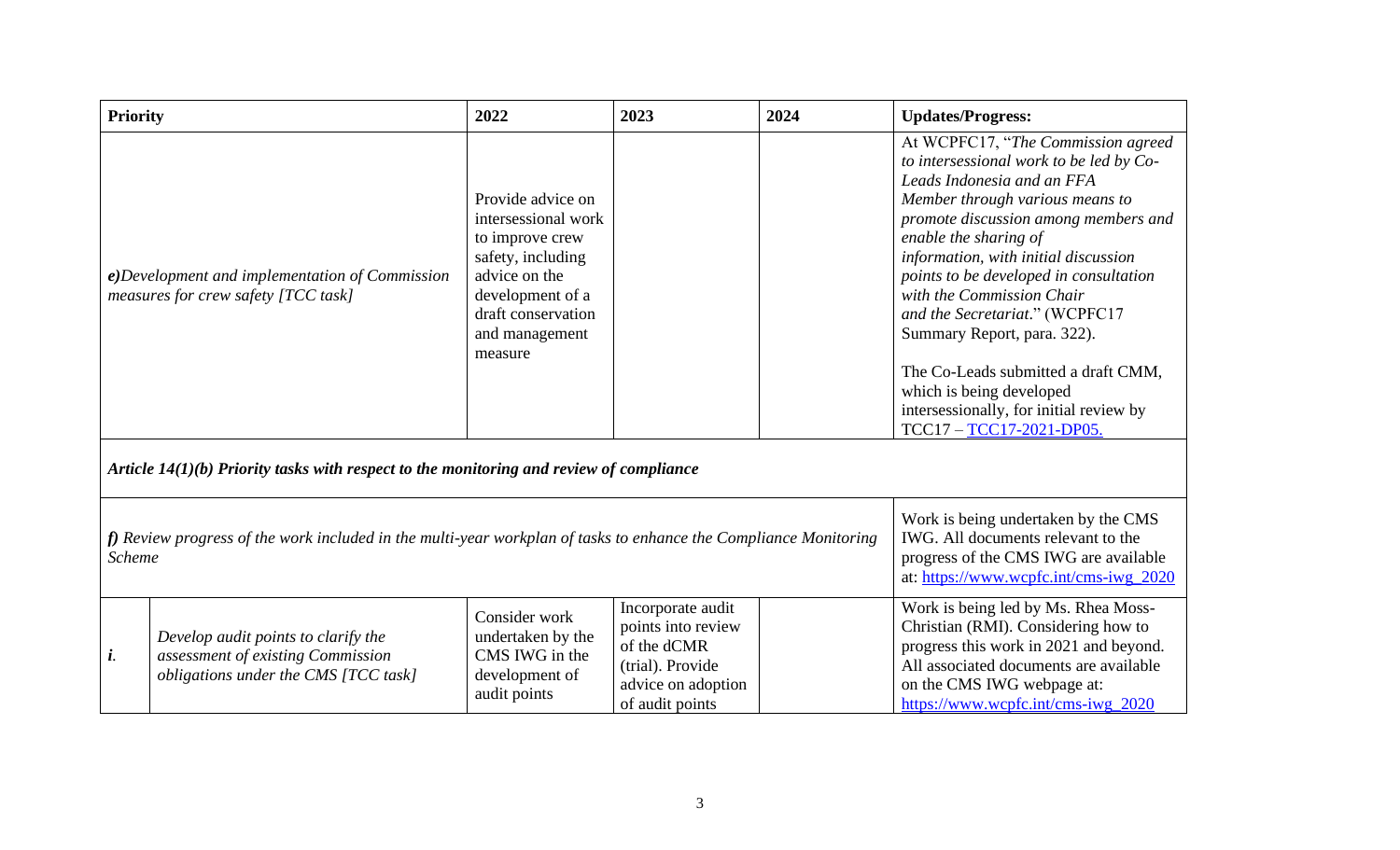| <b>Priority</b> |                                                                                                                                             | 2022                                                                                                                                                                                                                                                                                                                                                                                                                                                           | 2023 | 2024 | <b>Updates/Progress:</b>                                                                                                                                  |
|-----------------|---------------------------------------------------------------------------------------------------------------------------------------------|----------------------------------------------------------------------------------------------------------------------------------------------------------------------------------------------------------------------------------------------------------------------------------------------------------------------------------------------------------------------------------------------------------------------------------------------------------------|------|------|-----------------------------------------------------------------------------------------------------------------------------------------------------------|
| ii.             | Explore investment and technology solutions<br>to facilitate improvements to the compliance<br>case file system [CCMs, Secretariat task] \$ | Secretariat to<br>complete delivery<br>of WCPFC17 tasks<br>enhance CCFS to<br>make it easier to<br>use.<br>CCMs to trial<br>CCFS messaging<br>tool to track<br>observer requests<br>Implement further<br>refinements to<br><b>CCFS</b> (for CMM<br>17-04 Marine<br>Pollution, enhance<br>Article $25(2)$ and<br>bycatch<br>interactions<br>Implement<br>refinements to<br>aggregate<br>summary tables<br>(based on TCC17<br>recommendations)<br>(Budget: \$??) |      |      | TCC17-2021-12 - Secretariat paper on<br>Update on enhancements to the WCPFC<br>online CCFS provides additional details on<br>proposed activities for 2022 |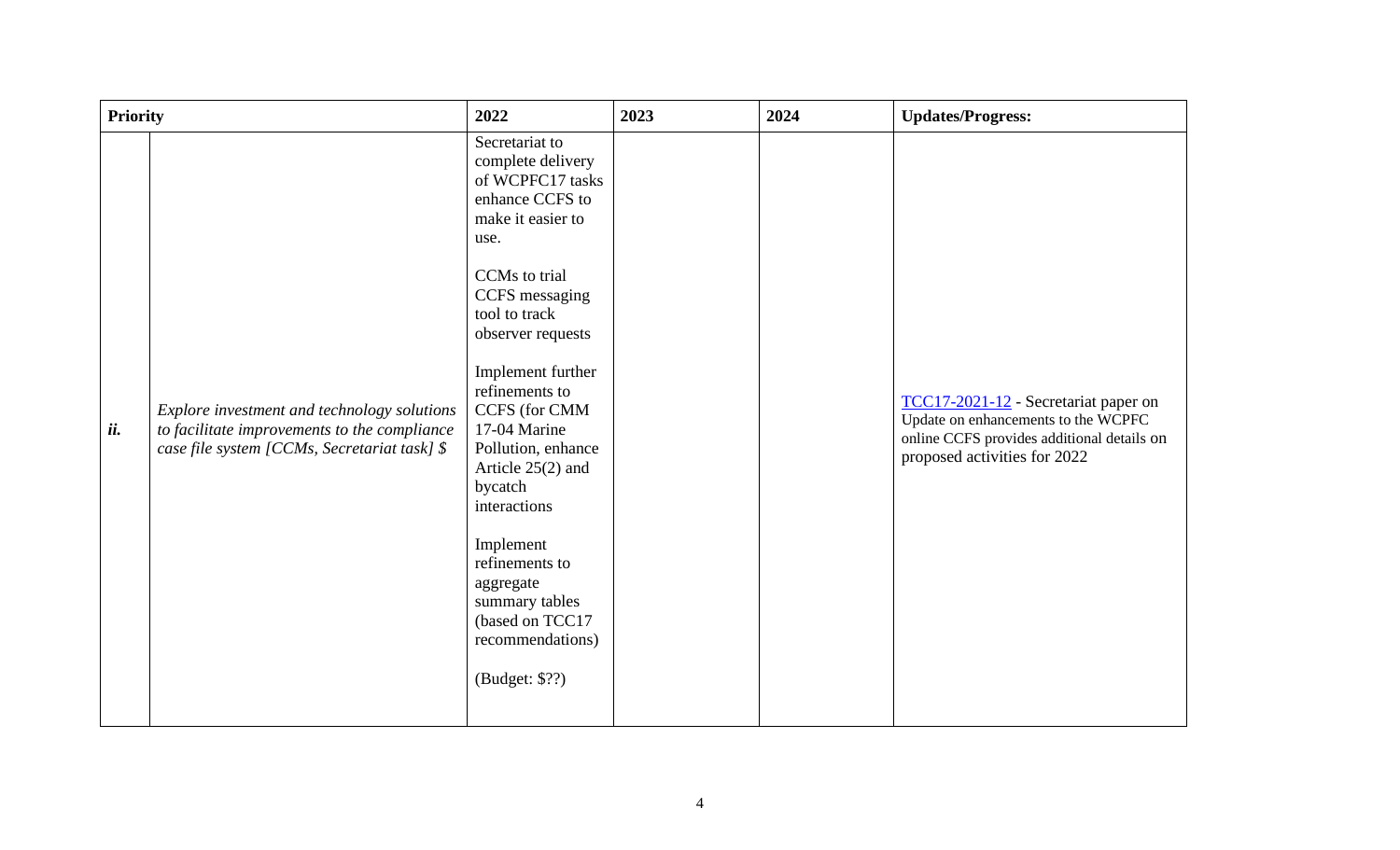| <b>Priority</b> |                                                                                                                                                                                               | 2022                                                                                                                                                                                                                | 2023                                                                                                                                                             | 2024                                                                                                                               | <b>Updates/Progress:</b>                                                                                                                                                                                                                                                                                                                                                                                                                                                        |
|-----------------|-----------------------------------------------------------------------------------------------------------------------------------------------------------------------------------------------|---------------------------------------------------------------------------------------------------------------------------------------------------------------------------------------------------------------------|------------------------------------------------------------------------------------------------------------------------------------------------------------------|------------------------------------------------------------------------------------------------------------------------------------|---------------------------------------------------------------------------------------------------------------------------------------------------------------------------------------------------------------------------------------------------------------------------------------------------------------------------------------------------------------------------------------------------------------------------------------------------------------------------------|
| iii.            | Develop a risk-based assessment framework<br>to inform compliance assessments and<br>ensure obligations are meeting the objectives<br>of the Commission [TCC task]                            | Consider the<br>effectiveness of the<br>$2022$ list of<br>obligations<br>(covering 2021)<br>activities)<br>developed through<br>a trial of RBAF,<br>any improvements<br>on the RBAF and<br>the approach for<br>2023 | Provide<br>recommendations<br>regarding the<br>adoption of a risk-<br>based assessment<br>approach, taking<br>into account the<br>development of<br>audit points |                                                                                                                                    | Work is being led by Ms. Heather Ward<br>(New Zealand). Draft outline of a<br>possible approach to a risk-based<br>assessment framework was circulated for<br>comment in July 2021. Comments were<br>incorporated and a further Discussion<br>Document and Risk Rating Template<br>were circulated for discussion at TCC17<br>in September 2021 (TCC17-2021-13B).<br>All associated documents are available<br>on the CMS IWG webpage at:<br>https://www.wcpfc.int/cms-iwg_2020 |
| iv.             | Develop corrective actions to encourage and<br>incentivize CCM's compliance with the<br>Commission's obligations, where non-<br>compliance is identified [TCC task]                           | Nominate lead;<br>begin work<br>through the CMS<br>IWG on the<br>development of<br>corrective actions                                                                                                               | Provide advice on<br>corrective actions<br>developed by the<br><b>CMS IWG</b>                                                                                    | Incorporate<br>corrective actions<br>into review of the<br>dCMR (trial).<br>Provide advice<br>on adoption of<br>corrective actions |                                                                                                                                                                                                                                                                                                                                                                                                                                                                                 |
| ν.              | Develop guidelines for participation of<br>observers in closed meetings of the<br>Commission and its subsidiary bodies which<br>consider the Compliance Monitoring Report<br>$[TCC$ task]     | Nominate lead;<br>begin work on the<br>development of an<br>approach to allow<br>participation of<br>observers in review<br>of the dCMR                                                                             | Admission of<br>observers to dCMR<br>(trial). Provide<br>advice on approach<br>to allow<br>participation of<br>observers                                         | Further review<br>and modify<br>approach as<br>necessary.                                                                          |                                                                                                                                                                                                                                                                                                                                                                                                                                                                                 |
|                 | g) Provide advice on CMMs that need revision to improve compliance and monitoring, including those for which<br>interpretation issues have been identified through the CMS process [TCC task] | Annual task. Recommendations to be<br>included in the Provisional and Final<br>CMR adopted by the Commission each<br>year.                                                                                          |                                                                                                                                                                  |                                                                                                                                    |                                                                                                                                                                                                                                                                                                                                                                                                                                                                                 |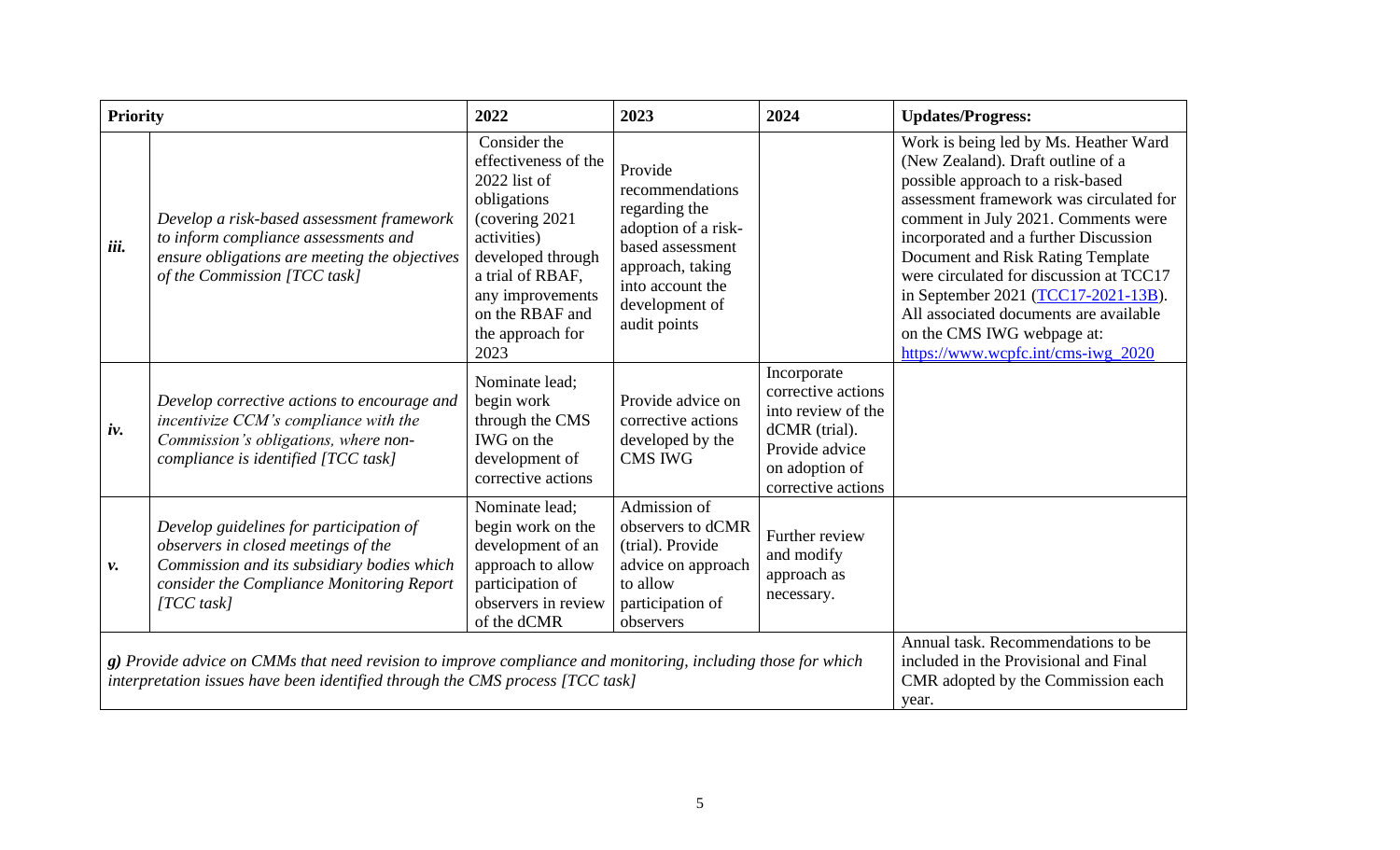| <b>Priority</b>                                                                                                                                                                                                                                                                         | 2022                                                                                                                                                                                                                                                                                                                                                                                                                                             | 2023                                                                                                                                                                                                                 | 2024 | <b>Updates/Progress:</b>                                                                                                                                                                   |
|-----------------------------------------------------------------------------------------------------------------------------------------------------------------------------------------------------------------------------------------------------------------------------------------|--------------------------------------------------------------------------------------------------------------------------------------------------------------------------------------------------------------------------------------------------------------------------------------------------------------------------------------------------------------------------------------------------------------------------------------------------|----------------------------------------------------------------------------------------------------------------------------------------------------------------------------------------------------------------------|------|--------------------------------------------------------------------------------------------------------------------------------------------------------------------------------------------|
| h) Respond to capacity assistance needs identified through the CMS process, including through annual<br>consideration of implementation plans [TCC task, Secretariat task]                                                                                                              | Annual task. Secretariat report reviewed<br>annually by TCC.                                                                                                                                                                                                                                                                                                                                                                                     |                                                                                                                                                                                                                      |      |                                                                                                                                                                                            |
| <i>i</i> ) Continued development of the Commission's<br>Information Management System (IMS) to support<br>implementation of the Compliance Monitoring<br>Scheme with the aim of making it more efficient and<br>effective by streamlining processes. [TCC task,<br>Secretariat task] \$ | Delivery of a new<br>CCFS system that<br>meets minimum<br>requirements of the<br>current CCFS in<br>Jan 2022<br>Implement any<br>changes to CMR<br>online system<br>considering new<br>CMM on CMS (as<br>adopted at<br>WCPFC18)<br>Support to the risk-<br>based assessment<br>framework trial<br>Enhance<br>Secretariat<br>analytical<br>capability and<br>associated<br>integrated-IMS<br>tools to support the<br><b>CMS</b><br>(Budget: \$??) | AR Pt 2 and CMR<br>upgrade (IT-related<br>system<br>consolidation)<br>Enhance<br>Secretariat<br>analytical<br>capability and<br>associated<br>integrated-IMS<br>tools to support the<br><b>CMS</b><br>(Budget: \$??) |      | TCC17-2021-17 - Secretariat paper on<br>anticipated forecast of Secretariat work<br>commitments for TCC (in progress) provides<br>additional details on priority activities for<br>2022/23 |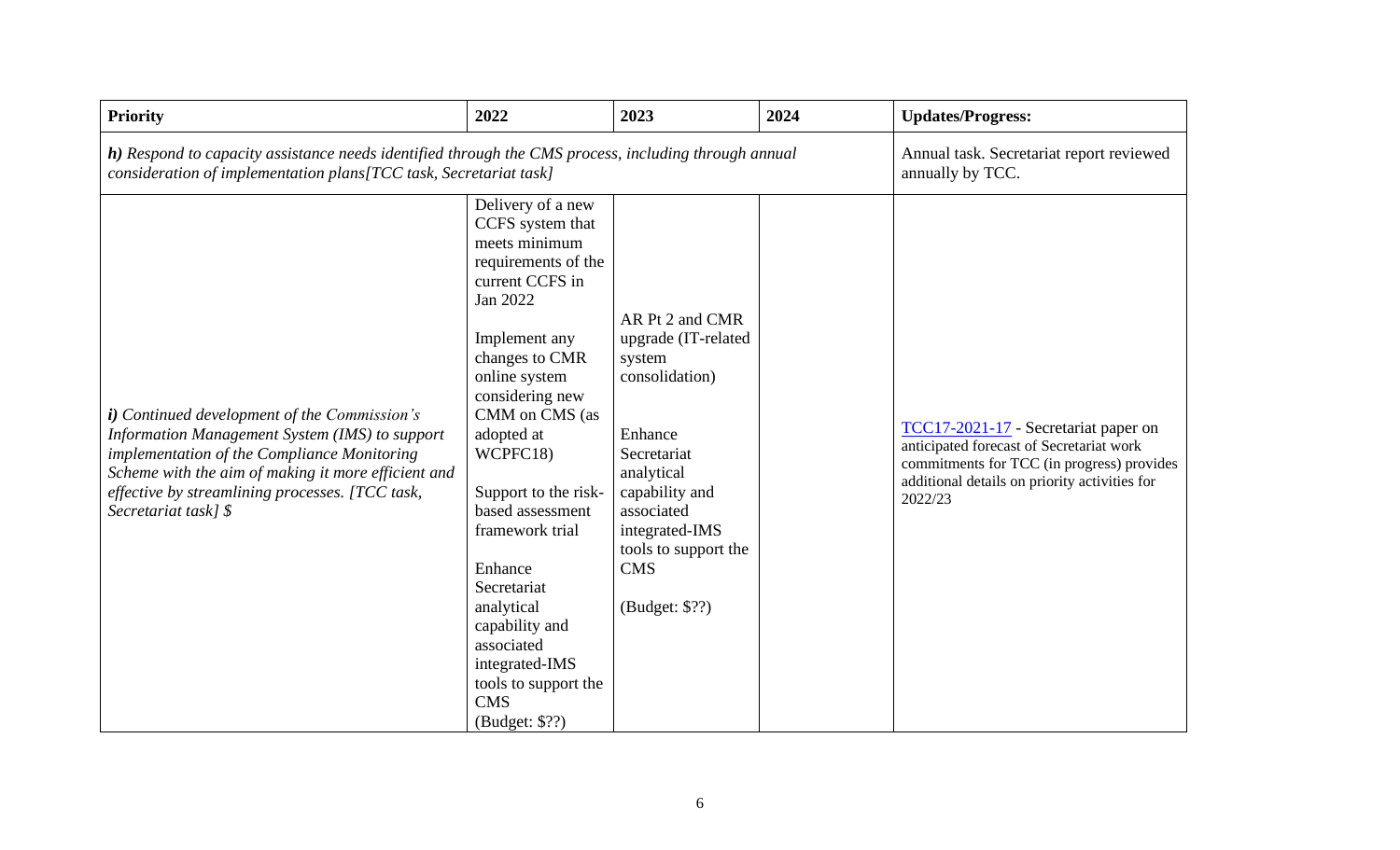| <b>Priority</b>                                                                                                                                                                                                                                                                 | 2022                                                                                                                                                                                                                                                                       | 2023                                                                                                                                                                                                                                                                                                                                                                                                                                                                                               | 2024 | <b>Updates/Progress:</b> |
|---------------------------------------------------------------------------------------------------------------------------------------------------------------------------------------------------------------------------------------------------------------------------------|----------------------------------------------------------------------------------------------------------------------------------------------------------------------------------------------------------------------------------------------------------------------------|----------------------------------------------------------------------------------------------------------------------------------------------------------------------------------------------------------------------------------------------------------------------------------------------------------------------------------------------------------------------------------------------------------------------------------------------------------------------------------------------------|------|--------------------------|
| j) Review and provide advice improvements to the<br>ROP data fields, including those in ROP pre-<br>notifications, to allow for more useful consideration<br>in the compliance case file system and compliance<br>review process [TCC task with assistance from<br>Secretariat] | Review and<br>provide advice on<br>improvements to<br>the ROP minimum<br>standard data fields<br>for whale sharks<br>and cetaceans $-$ to<br>allow for a<br>distinction between<br>an interaction and<br>a possible<br>infraction in the<br>compliance case<br>file system | Consider<br>improvements to<br>the Observer Trip<br>Monitoring<br>Summary data<br>fields, which<br>trigger pre-<br>notifications, to<br>better align with<br>the Commission's<br>priorities in terms<br>of compliance<br>Review and<br>provide advice on<br>improvements to<br>the ROP minimum<br>standard data fields<br>for sea turtles and<br>seabirds to allow<br>for use of ROP<br>data in the<br>compliance case<br>file system, taking<br>into account<br>overall workloads<br>of observers |      |                          |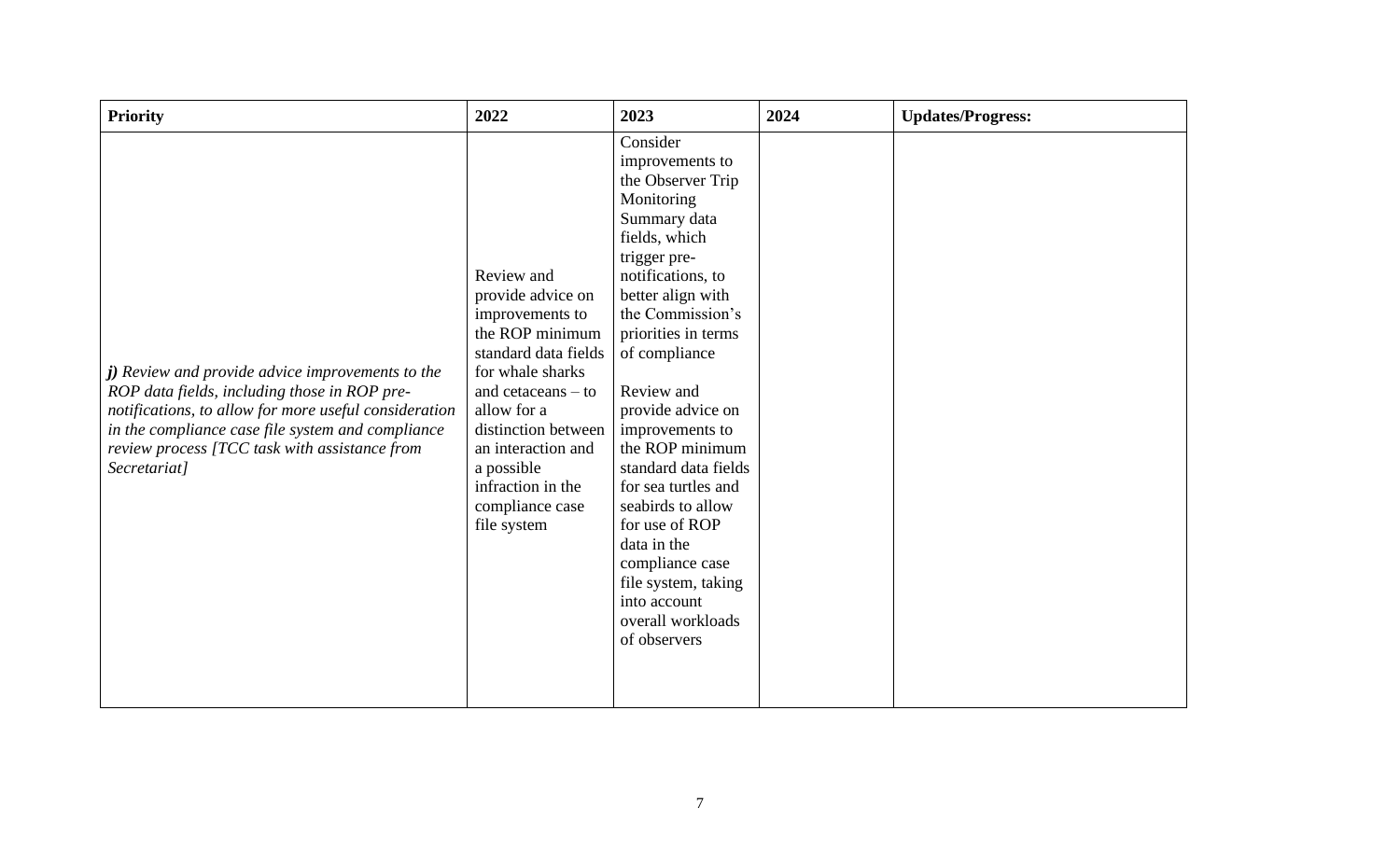| <b>Priority</b>                                                                                                                                                                                 | 2022                                                                                                                                       | 2023                                                                                                   | 2024 | <b>Updates/Progress:</b>                                                                                                                                                                                                                                                                                                                                                                                              |  |  |  |
|-------------------------------------------------------------------------------------------------------------------------------------------------------------------------------------------------|--------------------------------------------------------------------------------------------------------------------------------------------|--------------------------------------------------------------------------------------------------------|------|-----------------------------------------------------------------------------------------------------------------------------------------------------------------------------------------------------------------------------------------------------------------------------------------------------------------------------------------------------------------------------------------------------------------------|--|--|--|
| Article $14(1)(c)$ Priority tasks with respects to implementation of cooperative MCS & E                                                                                                        |                                                                                                                                            |                                                                                                        |      |                                                                                                                                                                                                                                                                                                                                                                                                                       |  |  |  |
| $\boldsymbol{k}$ ) Further develop port-based initiatives as part of<br>the suite of MCS tools and a summary of port state<br>measures undertaken by members [TCC task]                         |                                                                                                                                            | Provide advice on<br>any necessary<br>modifications to<br>CMM 2017-02                                  |      | CMM 2017-02, Conservation and<br>Management Measure on minimum<br>standards for Port State Measures,<br>requires that, "The Commission shall<br>review this measure within 2years of its<br>entry in to force, which shall include but<br>not be limited to an evaluation of its<br>effectiveness, and any financial and<br>administrative burdens associated with<br>its implementation." (CMM 2017-02,<br>para. 28) |  |  |  |
| <b>l</b> ) Development, improvement and implementation of<br>the Commission's measures for observer safety and<br>related issues [TCC task]                                                     |                                                                                                                                            |                                                                                                        |      |                                                                                                                                                                                                                                                                                                                                                                                                                       |  |  |  |
| $m$ ) Enhance how CCM's and Secretariat's practices<br>integrate to facilitate ongoing monitoring and<br>compliance with CMM 2014-02 (VMS) [TCC task<br>with assistance from Secretariat] \$    | Provide advice on<br>future work to<br>enable<br>direct/simultaneous<br>VMS reporting by<br>vessels/ALCs<br>reporting to the<br>WCPFC VMS. | Provide<br>recommendations<br>on 'VMS best<br>practices' to<br>minimise data gaps<br>from VMS failures |      | Future work tasks were recommended by<br>the VMS SWG in their report to TCC17<br>$-TCC17-2021-15A$ . All documents<br>relevant to the progress of the VMS<br>SWG are available at:<br>https://www.wcpfc.int/2020_vms-swg                                                                                                                                                                                              |  |  |  |
| $\boldsymbol{n}$ ) Develop improved mechanisms for the flow of<br>observer information from ROP Providers to CCMs<br>needing such information for their investigations<br>$\textit{ITCC}$ task] | Review and<br>provide advice on<br><b>CCFS</b><br>improvements to<br>track observer<br>report requests and<br>responses                    |                                                                                                        |      | Work is being undertaken by the TCC<br>Observer IWG led by the USA). Most<br>recent recommendations of the IWG are<br>available in the WCPFC17 Summary<br>Report (paragraphs 314-318)                                                                                                                                                                                                                                 |  |  |  |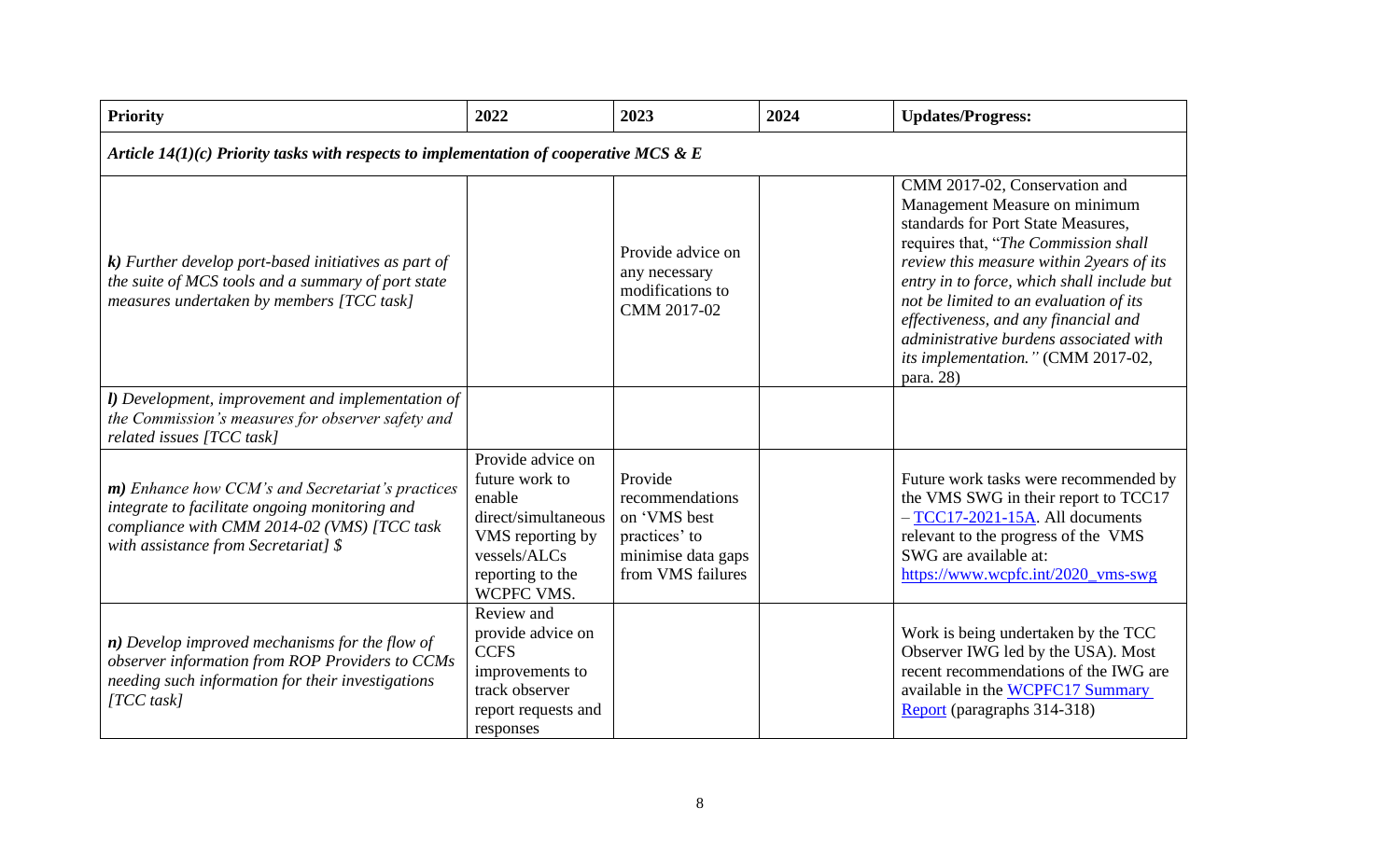| <b>Priority</b>                                                                                                                                                                                                            | 2022                                                                                                                                                                                                                                                                                                                                                                                                                                                                             | 2023                                                                                                                         | 2024 | <b>Updates/Progress:</b>                                                                                                                                                                    |
|----------------------------------------------------------------------------------------------------------------------------------------------------------------------------------------------------------------------------|----------------------------------------------------------------------------------------------------------------------------------------------------------------------------------------------------------------------------------------------------------------------------------------------------------------------------------------------------------------------------------------------------------------------------------------------------------------------------------|------------------------------------------------------------------------------------------------------------------------------|------|---------------------------------------------------------------------------------------------------------------------------------------------------------------------------------------------|
| o) Continued development of the Commission's<br>Information Management System (IMS) to support<br>MCS activities, including exploration of IMS data<br>submission and extraction tools. [TCC task,<br>Secretariat task] \$ | RFV upgrade (IT-<br>related system<br>$\cos$ olidation $)$ –<br>including<br>consideration of<br>the integration of a<br>FLUX protocol to<br>support that work<br>Develop automated<br>extraction and<br>provision IT tools<br>to support the<br>parameters of<br>common data<br>requests to support<br>MCS activities.<br>Enhance<br>Secretariat<br>analytical<br>capability and<br>associated<br>integrated-IMS<br>tools to support<br><b>MCS</b> activities<br>(Budget: \$??) | Enhance<br>Secretariat<br>analytical<br>capability and<br>associated<br>integrated-IMS<br>tools to support<br>MCS activities |      | TCC17-2021-17 - Secretariat paper on<br>anticipated forecast of Secretariat work<br>commitments for TCC (in progress) will<br>provide additional details on priority<br>activities for 2022 |
|                                                                                                                                                                                                                            |                                                                                                                                                                                                                                                                                                                                                                                                                                                                                  |                                                                                                                              |      |                                                                                                                                                                                             |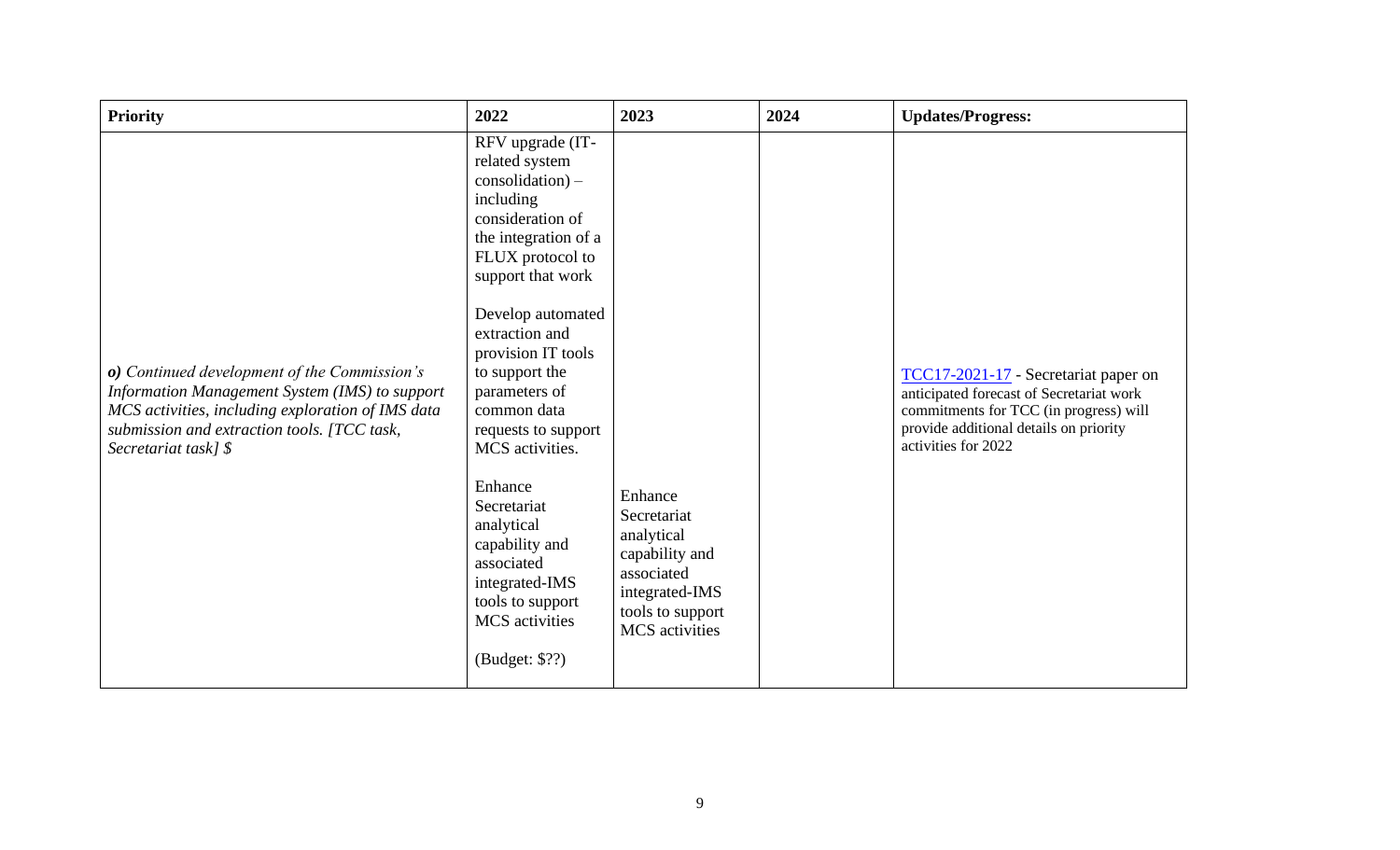| <b>Priority</b>                                                                                                                             |                                                                                                                                                                                                               | 2022                                                                                                                                                                                                                                                      | 2023                                                                                                                                                      | 2024 | <b>Updates/Progress:</b>                                                                                                                                                                                                                                                                                                 |
|---------------------------------------------------------------------------------------------------------------------------------------------|---------------------------------------------------------------------------------------------------------------------------------------------------------------------------------------------------------------|-----------------------------------------------------------------------------------------------------------------------------------------------------------------------------------------------------------------------------------------------------------|-----------------------------------------------------------------------------------------------------------------------------------------------------------|------|--------------------------------------------------------------------------------------------------------------------------------------------------------------------------------------------------------------------------------------------------------------------------------------------------------------------------|
| $p)$ Continued development of training resources and<br>learning aids for the IMS [Secretariat task] \$?                                    |                                                                                                                                                                                                               |                                                                                                                                                                                                                                                           |                                                                                                                                                           |      | The 'WCPFC Helpdesk', created late<br>2020,<br>brief<br>provides<br>reference<br>information for members. These are very<br>guides<br>with<br>short<br>new<br>topics<br>progressively being added as resources<br>permit.                                                                                                |
| q) Review and consider updates to improve the effectiveness of CMMs related to transshipment at sea and<br>compliance with their provisions |                                                                                                                                                                                                               |                                                                                                                                                                                                                                                           |                                                                                                                                                           |      |                                                                                                                                                                                                                                                                                                                          |
| i.                                                                                                                                          | Review transshipment measure (CMM<br>2009-06) [TCC task]                                                                                                                                                      | Consider and<br>provide advice on<br>TS-IWG draft<br>recommendations<br>to the Commission<br>stemming from the<br>Completed<br>Transhipment<br>Information<br>Analysis and on<br>progress related to<br>other priorities in<br>the Terms of<br>Reference. | Consider and<br>provide advice on<br>TS-IWG draft<br>recommendations<br>to the Commission<br>related to<br>strengthening the<br>transshipment<br>measure. |      | Work is being undertaken by the TS<br>IWG (led by USA & Vanuatu). Scope of<br>Work for the Transshipment Information<br>Analysis in Support of the Review of<br>CMM 2009-06 agreed in March 2021.<br>All documents relevant to the progress of<br>the TS IWG are available at:<br>https://www.wcpfc.int/iwg-transhipment |
| ii.                                                                                                                                         | Further development of protocols,<br>observer data fields/forms including<br>electronic data fields and databases, as<br>needed, to better monitor transshipments<br>at sea, [TCC task, Secretariat task] $\$ |                                                                                                                                                                                                                                                           |                                                                                                                                                           |      |                                                                                                                                                                                                                                                                                                                          |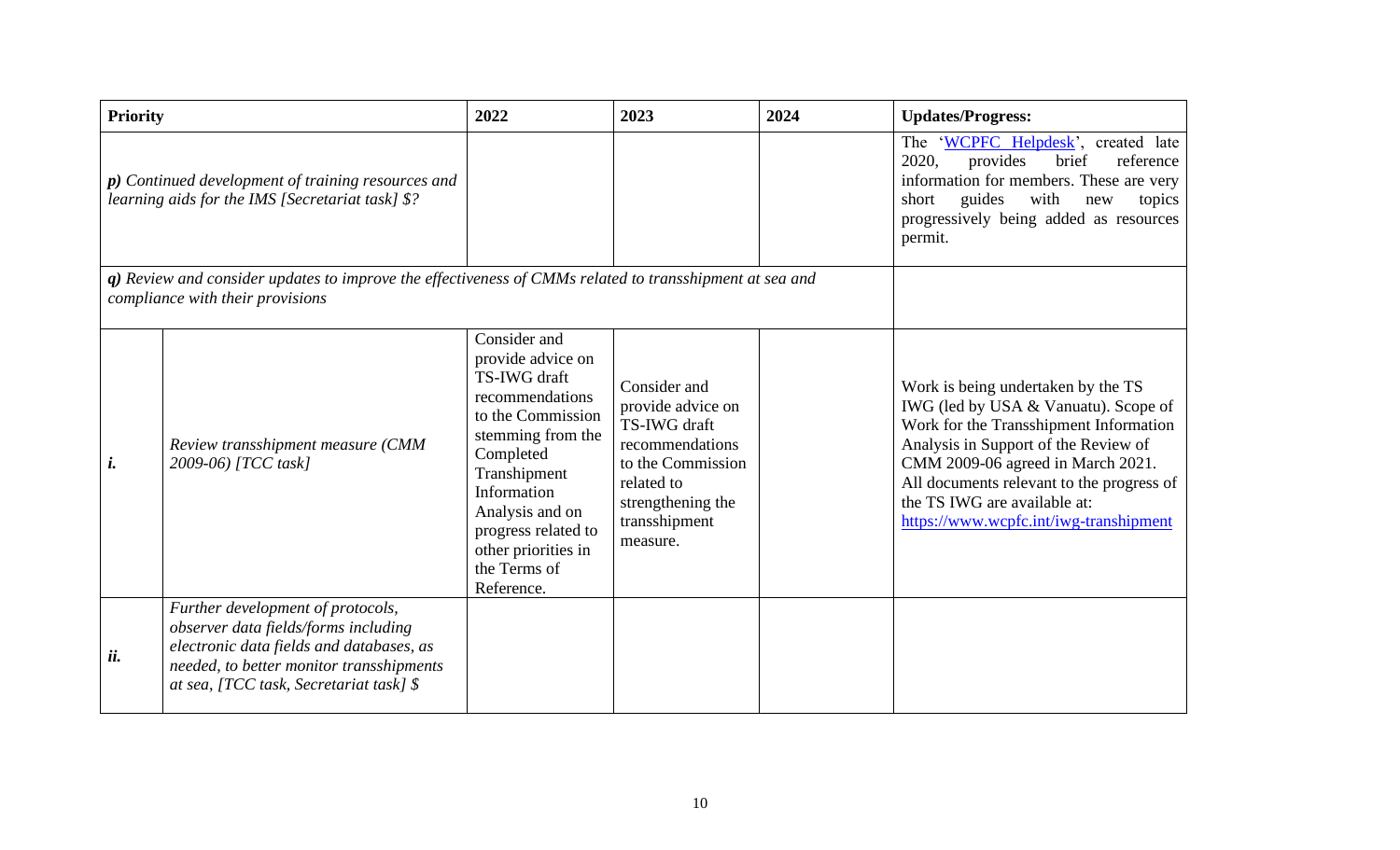| <b>Priority</b>                                                                                                            | 2022                                                                                                                                                                                                                                                                    | 2023                                                                                                                           | 2024 | <b>Updates/Progress:</b>                                                                                                                                                                   |
|----------------------------------------------------------------------------------------------------------------------------|-------------------------------------------------------------------------------------------------------------------------------------------------------------------------------------------------------------------------------------------------------------------------|--------------------------------------------------------------------------------------------------------------------------------|------|--------------------------------------------------------------------------------------------------------------------------------------------------------------------------------------------|
| r) Development and implementation of Commission<br>measures for Electronic Reporting & Electronic<br>Monitoring [TCC task] | Consider and<br>provide advice on<br>outputs from the<br>ER and EM<br>Working Group,<br>including those<br>related to existing<br>obligations, data<br>gaps and the<br>prioritization of ER<br>and EM and draft<br>minimum<br>standards for<br>electronic<br>monitoring | Consider and<br>provide advice on<br>outputs from the<br>ER and EM<br>Working Group,<br>including a draft E-<br>Monitoring CMM |      | Work is being undertaken by the ER $\&$<br>EM IWG (led by Australia). All<br>documents relevant to the progress of the<br>ER&EM IWG are available at:<br>https://www.wcpfc.int/ERandEM-IWG |